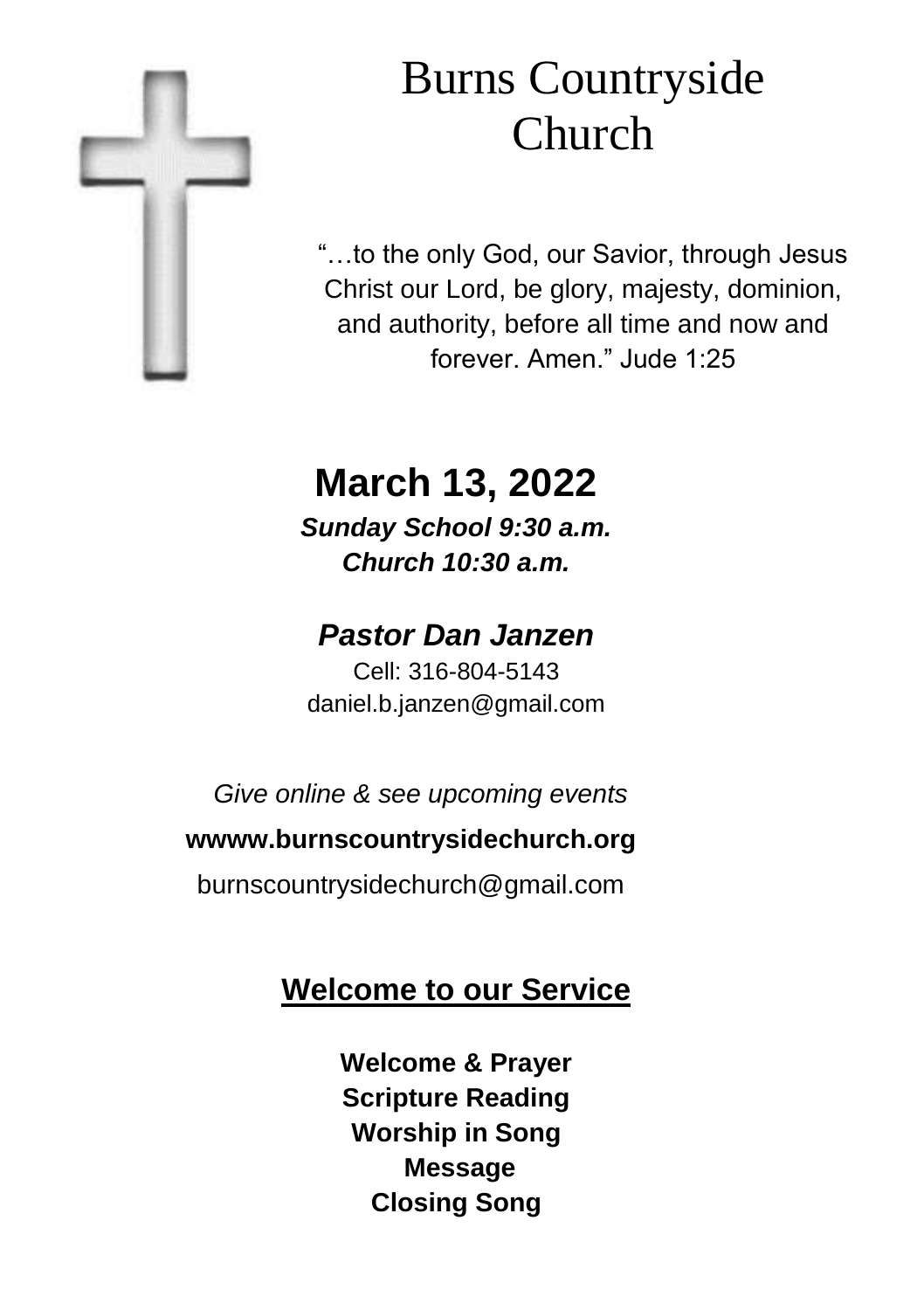#### **Today & Announcements**

- Service Leader: Dan Walker
- Offering today: General
- Scripture reading: Isaiah 55:6-11 Howard Johnson
- Food, fellowship and games tonight at 6:00 p.m.

## **This Week**

- **Tuesday 6:00 a.m.**  Men's Bible Study
- **Tuesday 7:**00 p.m.- Women's Bible Study
- **Wednesday- 6:30 p.m. - 8:00 p.m.**  Youth Group *Sticks and*  Twigs – 7<sup>th</sup> through 12<sup>th</sup> grade

## **Upcoming**

**March 20, 2022**- Communion- *1 Corinthians 11:28-29*

*<sup>28</sup> Everyone ought to examine themselves before they eat of the bread and drink from the cup. <sup>29</sup> For those who eat and drink without discerning the body of Christ eat and drink judgment on themselves.*

## **Prayer Requests/Praises**

- ❖ Ukrainian/Russian conflict
- ❖ Josh Morgan
- ❖ Harold Lefert
- ❖ Donovan Funk
- ❖ Niomi Thompson
- ❖ Dave Dunkin
- ❖ Cathy Westfall (Crane)
- ❖ Roberta Tull cancer
- ❖ Eli Parker Jantz family
- ❖ Graber Ministries
- ❖ Melanie's niece- Laura
- ❖ Our country, our town, our church and the leaders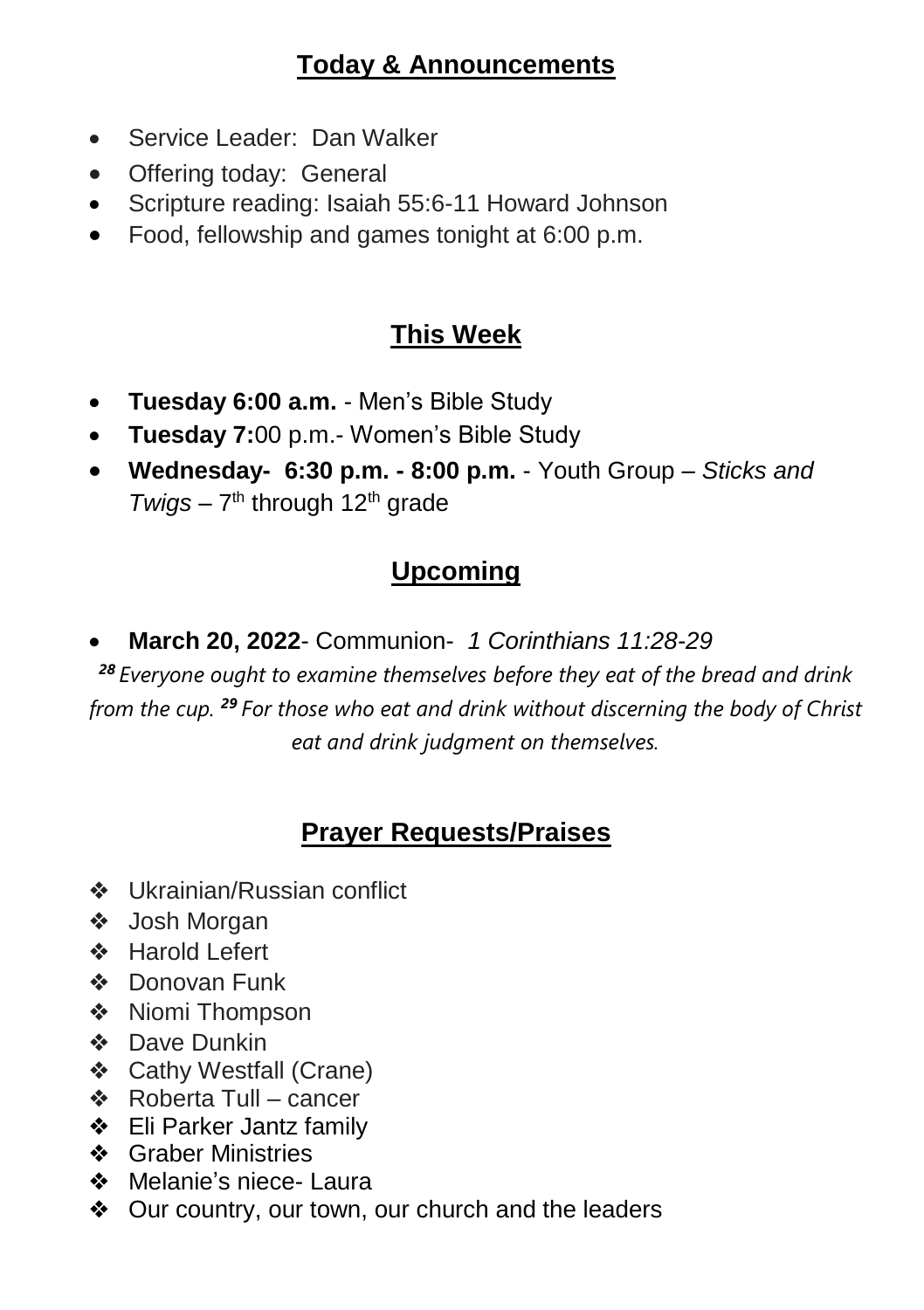#### **Missionaries:**

- $\geq$  Dave and Eileen Barkman Japan
- $\triangleright$  Rudi and Beth Fehr Missouri
- $\triangleright$  Corv and Leslie Young Golden Spur Ministry
- $\triangleright$  Dennis and Cindy Wiens Middle East Sat 7
- $\geq$  Youth Group and Leaders

## *Interested in joining the church? Contact Pastor Dan if you have any questions.*

#### **Church Elders/Shepherds**

Glenn Langenegger (Chairman), Larry Goodwin, Dan Walker, Todd Wiebe

## **Verse of the Week**:

Acts 8:30b-31a

"Philip ran to him and heard him reading Isaiah the prophet and asked, "Do you understand what you are reading?" And he said, "How can I, unless someone guides me?"